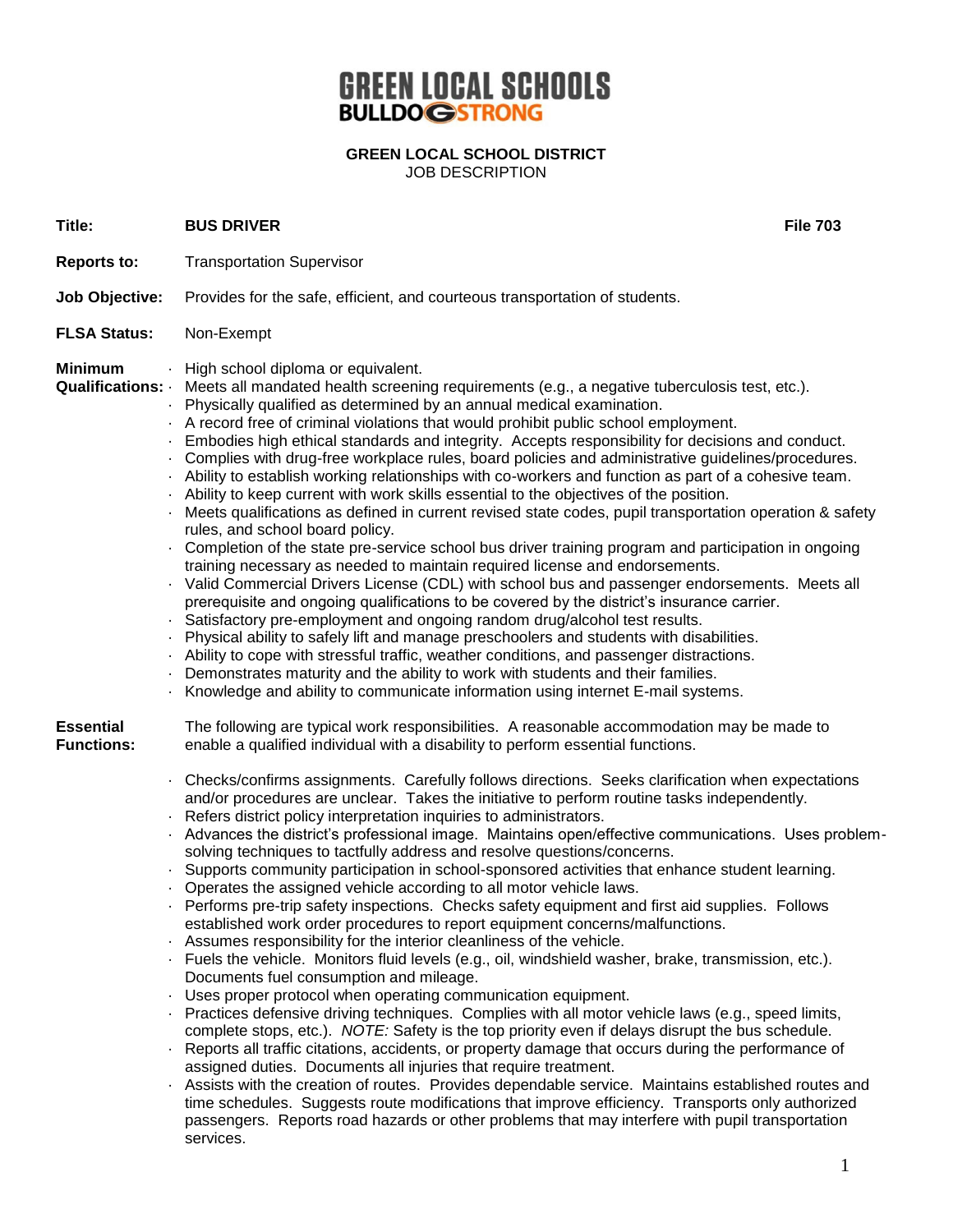- · Directs passenger loading/unloading. Operates the wheelchair lift. Checks seat belts. Secures wheelchairs and other assistance/mobility equipment before the bus starts. Reports unsafe or defective equipment.
- · Communicates bus rules to students. Keeps supervisors informed about persistent behavior problems.
- · Picks up and unloads students only at approved stops. Keeps route sheets up-to-date.
- · Responds to student requests for assistance. Avoids being intrusive. Solves concerns discreetly.
- · Provides assistance as needed when aware of passengers with medical/health considerations.
- · Follows district field trip procedures. Remains available to staff/students during trips as instructed.
- · Promotes the proper use, care, and security of school property. Reports vandalism, graffiti, equipment malfunctions, and other concerns.
- · Attempts to identify and report vehicles that fail to comply with traffic regulations (e.g., failure to stop for flashing bus lights, passing in prohibited zones, etc.).
- Participates in the district's bus safety program as directed.
- · Conducts emergency evacuation drills that comply with current state standards.
- · Assists other staff as needed to deal with unexpected or urgent situations.
- · Upholds the student conduct code. Maintains high expectations for behavior and performance.
- · Communicates discipline problems using electronic bus behavior reports.
- · Takes precautions to ensure safety. Watches for conduct/situations that may indicate a problem. Works with staff to manage or eliminate risk factors.
- · Respects personal privacy. Maintains the confidentiality of privileged information.
- · Reports suspected child abuse and/or neglect to civil authorities as required by law.
- · Participates in staff meetings and professional growth opportunities as directed.
- · Supports workplace initiatives that enhance personal productivity and advance district goals.
- · Strives to develop rapport and serve as a positive role model for others.
- · Helps students understand and embrace ethical conduct and democratic values.
- · Maintains a professional appearance. Wears work attire appropriate for the position.
- · Provides prompt notification of delays or absences to permit time to secure a substitute driver.
- · Performs other specific job-related duties as directed.

| Abilities | The following personal characteristics and skills are important for the successful performance |
|-----------|------------------------------------------------------------------------------------------------|
| Required: | of assigned duties.                                                                            |

- · Demonstrates professionalism and contributes to a positive work/learning environment.
- · Uses active listening, observation, reading, verbal, nonverbal, and writing skills effectively.
- · Exhibits consistency, resourcefulness, and resilience.
- · Maintains an acceptable attendance record and is punctual.
- · Reacts productively to interruptions and changing conditions.
- · Uses diplomacy and exercises self-control when dealing with other individuals.
- · Works efficiently with limited supervision. Prioritizes tasks to meet deadlines.

**Working** Safety is essential to job performance. Employees must exercise caution and comply with **Conditions:** standard safety requiations and district procedures when involved in the following situations **Conditions:** standard safety regulations and district procedures when involved in the following situations:

- · Balancing, bending, crouching, kneeling, reaching, and standing.
- Exposure to adverse weather conditions and temperature extremes.
- · Exposure to air-borne particulates, chemical irritants, combustible materials, electrical hazards, equipment vibrations, noises, and odors. Exposure to wet and/or slippery surfaces.
- · Exposure to blood-borne pathogens and communicable diseases.
- · Interactions with aggressive, disruptive, and/or unruly individuals.
- · Lifting, carrying, and moving work-related supplies/equipment.
- · Operating and/or riding in a vehicle. Working in/near active vehicular traffic.
- · Performing tasks that require strenuous physical exertion.
- · Traveling to meetings and work assignments.
- · Working in proximity to moving mechanical parts.

**Performance** Job performance is evaluated according to policy provisions and contractual agreements adopted **Evaluation:** by the Green Local School District Board of Education.

> The Green Local School District Board of Education is an equal opportunity employer. This job description identifies general responsibilities and is not intended to be a complete list of all duties